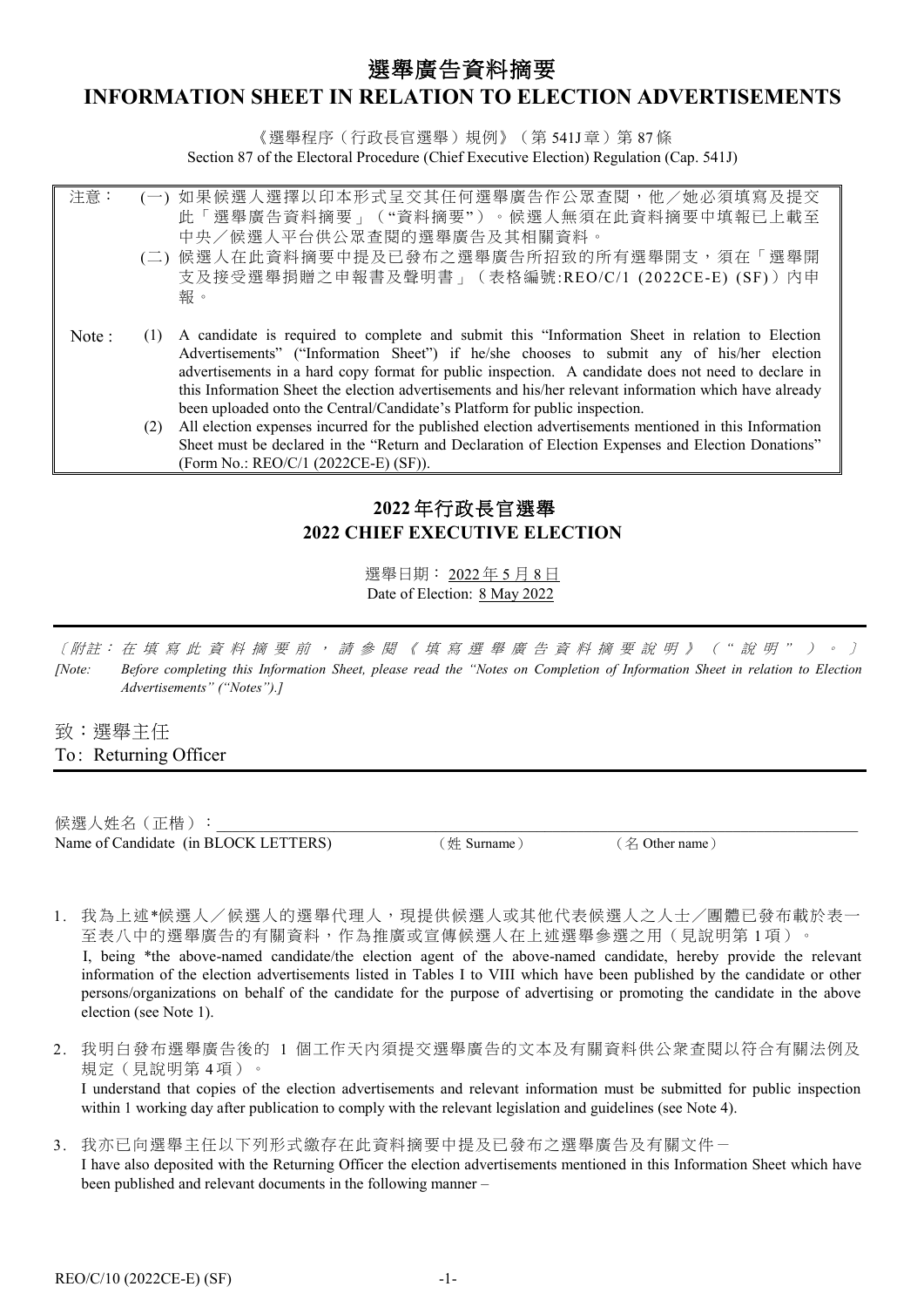- (a) 每個選舉廣告的印本形式文本 2 份(或就每個實際上不能或不便以同樣方式出示的選舉廣告,提 交一式 2 份全彩色相片/打印本/影印本),以及提供與該選舉廣告有關的准許的印本形式文本 1 份(如適用)(見說明第2項);或 2 hard copies each of the election advertisements (or 2 identical full colour photographs/printouts/photocopies of each election advertisement which cannot be practically or conveniently produced in specie) and 1 hard copy each of the relevant permission in respect of such election advertisements (if applicable) (see Note 2); or
- (b) 2 份唯讀光碟(CD-ROM)或唯讀型數碼多功能光碟(DVD-ROM),每份載有相同的選舉廣告,以 及提供與該選舉廣告有關的准許的印本形式文本1份(如適用)(見說明第2項)。 2 copies of a CD-ROM or DVD-ROM each containing the identical election advertisements and 1 hard copy each of the relevant permission in respect of such election advertisements (if applicable) (see Note 2).
- 4. 我亦明白須向選舉主任繳存有關的同意書的印本形式文本 1 份 (如適用) (見說明第 3 項)。 I also understand that I shall deposit with the Returning Officer 1 hard copy each of the relevant consent (if applicable) (see Note 3).

| Signature of *Candidate/Election Agent                        |                |                |
|---------------------------------------------------------------|----------------|----------------|
| *候選人/選舉代理人姓名: ろうしょう うちょう かいしん                                 |                |                |
| Name of *Candidate/Election Agent                             | $(\#$ Surname) | (名 Other name) |
| 香港身分證號碼: いっこう しゅうしょう しんこうかい<br>Hong Kong Identity Card Number |                |                |
| Date                                                          |                |                |
|                                                               |                |                |

請刪去不適用者。

Please delete whichever is inapplicable.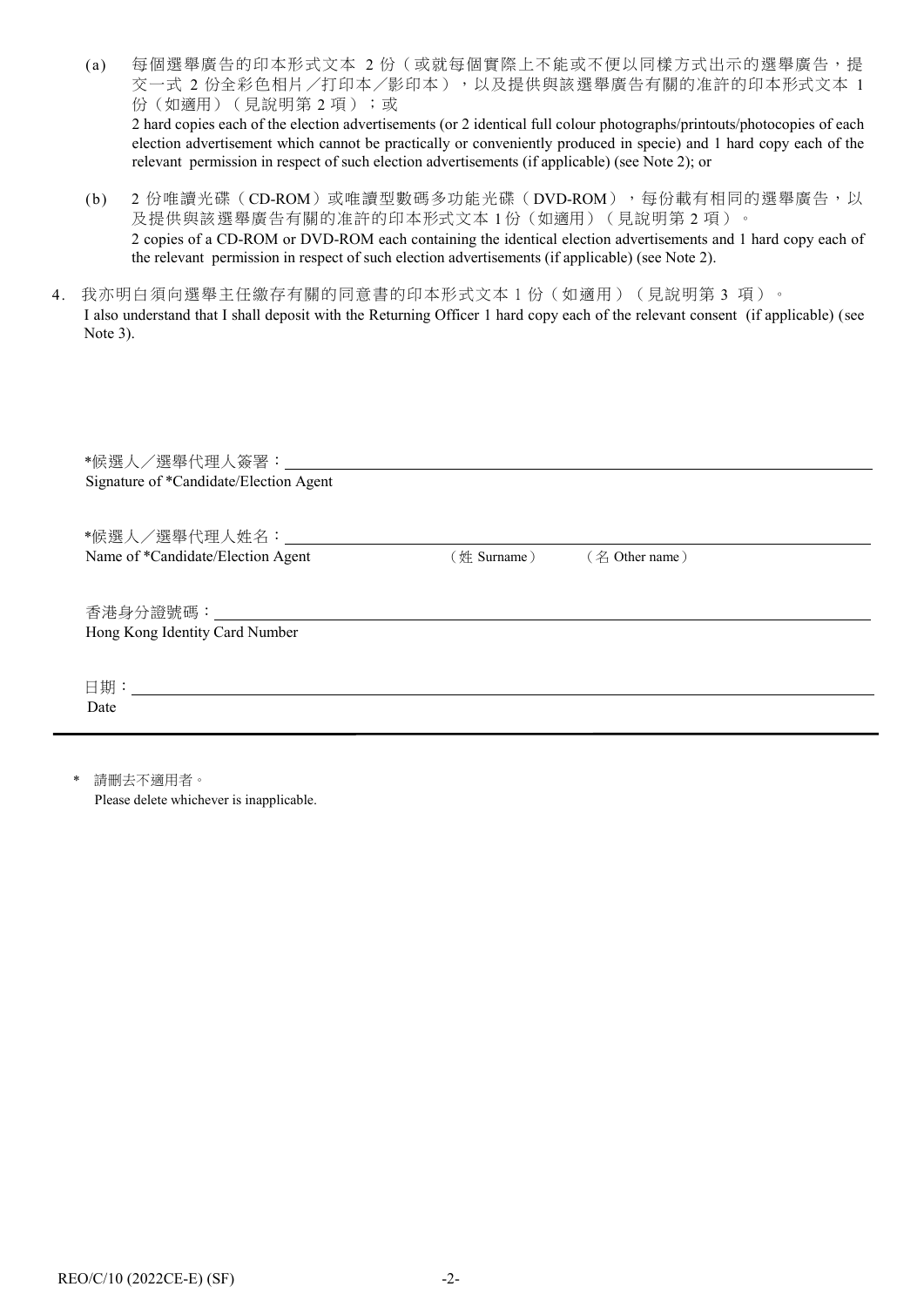| 表 | 海報 |
|---|----|
|   |    |

### Table I: Posters

| 項目<br>編號<br>Item<br>No. | 印刷日期<br>Date of printing<br>(日 - 月 - 年)<br>(dd-mm-yyyy) | 尺寸/面積<br>Size/Dimension | 印刷的<br>文本數目<br>Number of<br>copies printed | 發布的文本數目<br>Number of copies<br>published | 發布日期<br>Date of<br>Publication<br>(日 - 月 - 年)<br>(dd-mm-yyyy) | 發布的方式<br>Manner of<br>publication | 准許的文本數目<br>Number of copies<br>of Permission | 印刷人的姓名或名稱及地址<br>Name and address of the printer | 選舉廣告及准許<br>樣本編號<br>(供政府部門填寫)<br>Election Advertisement and<br>Permission Sample Ref. No.<br>(For Official Use) |
|-------------------------|---------------------------------------------------------|-------------------------|--------------------------------------------|------------------------------------------|---------------------------------------------------------------|-----------------------------------|----------------------------------------------|-------------------------------------------------|----------------------------------------------------------------------------------------------------------------|
| 1.                      |                                                         |                         |                                            |                                          |                                                               |                                   |                                              |                                                 |                                                                                                                |
| 2.                      |                                                         |                         |                                            |                                          |                                                               |                                   |                                              |                                                 |                                                                                                                |
| 3.                      |                                                         |                         |                                            |                                          |                                                               |                                   |                                              |                                                 |                                                                                                                |
| 4.                      |                                                         |                         |                                            |                                          |                                                               |                                   |                                              |                                                 |                                                                                                                |
| 5.                      |                                                         |                         |                                            |                                          |                                                               |                                   |                                              |                                                 |                                                                                                                |
| 6.                      |                                                         |                         |                                            |                                          |                                                               |                                   |                                              |                                                 |                                                                                                                |
| 7.                      |                                                         |                         |                                            |                                          |                                                               |                                   |                                              |                                                 |                                                                                                                |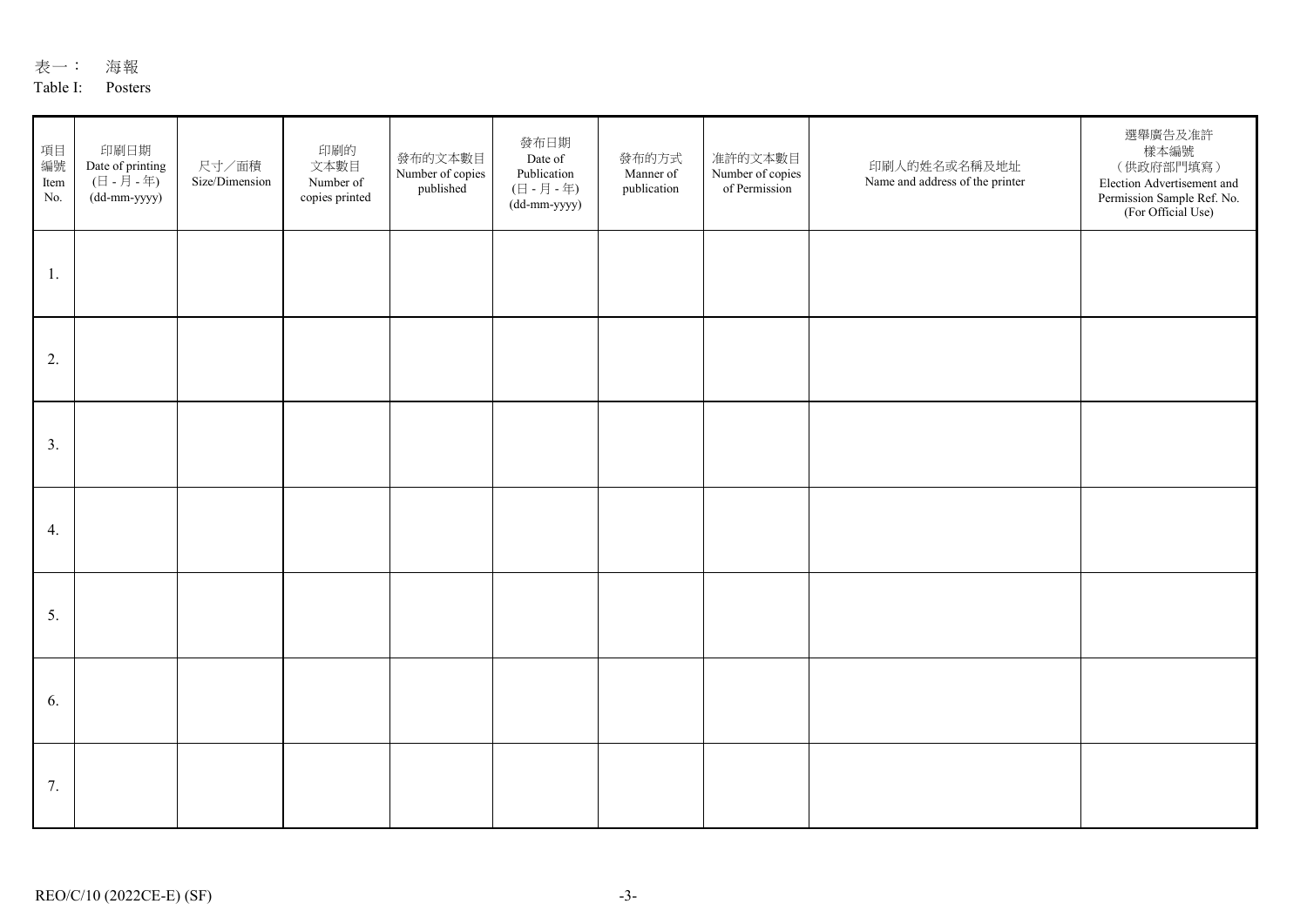## Table II: Pamphlets

| 項目<br>編號<br>Item<br>No. | 印刷日期<br>Date of printing<br>$(\boxminus$ - $\boxminus$ - $\boxplus$ )<br>(dd-mm-yyyy) | 尺寸/面積<br>Size/Dimension | 印刷的<br>文本數目<br>Number of<br>copies printed | 發布的文本數目<br>Number of copies<br>published | 發布日期<br>Date of<br>publication<br>$(\exists -\exists -\pm)$<br>(dd-mm-yyyy) | 發布的方式<br>Manner of<br>publication | 准許的文本數目<br>Number of copies<br>of Permission | 印刷人的姓名或名稱及地址<br>Name and address of the printer | 選舉廣告及准許<br>樣本編號<br>(供政府部門填寫)<br>Election Advertisement and<br>Permission Sample Ref. No.<br>(For Official Use) |
|-------------------------|---------------------------------------------------------------------------------------|-------------------------|--------------------------------------------|------------------------------------------|-----------------------------------------------------------------------------|-----------------------------------|----------------------------------------------|-------------------------------------------------|----------------------------------------------------------------------------------------------------------------|
| 1.                      |                                                                                       |                         |                                            |                                          |                                                                             |                                   |                                              |                                                 |                                                                                                                |
| 2.                      |                                                                                       |                         |                                            |                                          |                                                                             |                                   |                                              |                                                 |                                                                                                                |
| 3.                      |                                                                                       |                         |                                            |                                          |                                                                             |                                   |                                              |                                                 |                                                                                                                |
| 4.                      |                                                                                       |                         |                                            |                                          |                                                                             |                                   |                                              |                                                 |                                                                                                                |
| 5.                      |                                                                                       |                         |                                            |                                          |                                                                             |                                   |                                              |                                                 |                                                                                                                |
| 6.                      |                                                                                       |                         |                                            |                                          |                                                                             |                                   |                                              |                                                 |                                                                                                                |
| 7.                      |                                                                                       |                         |                                            |                                          |                                                                             |                                   |                                              |                                                 |                                                                                                                |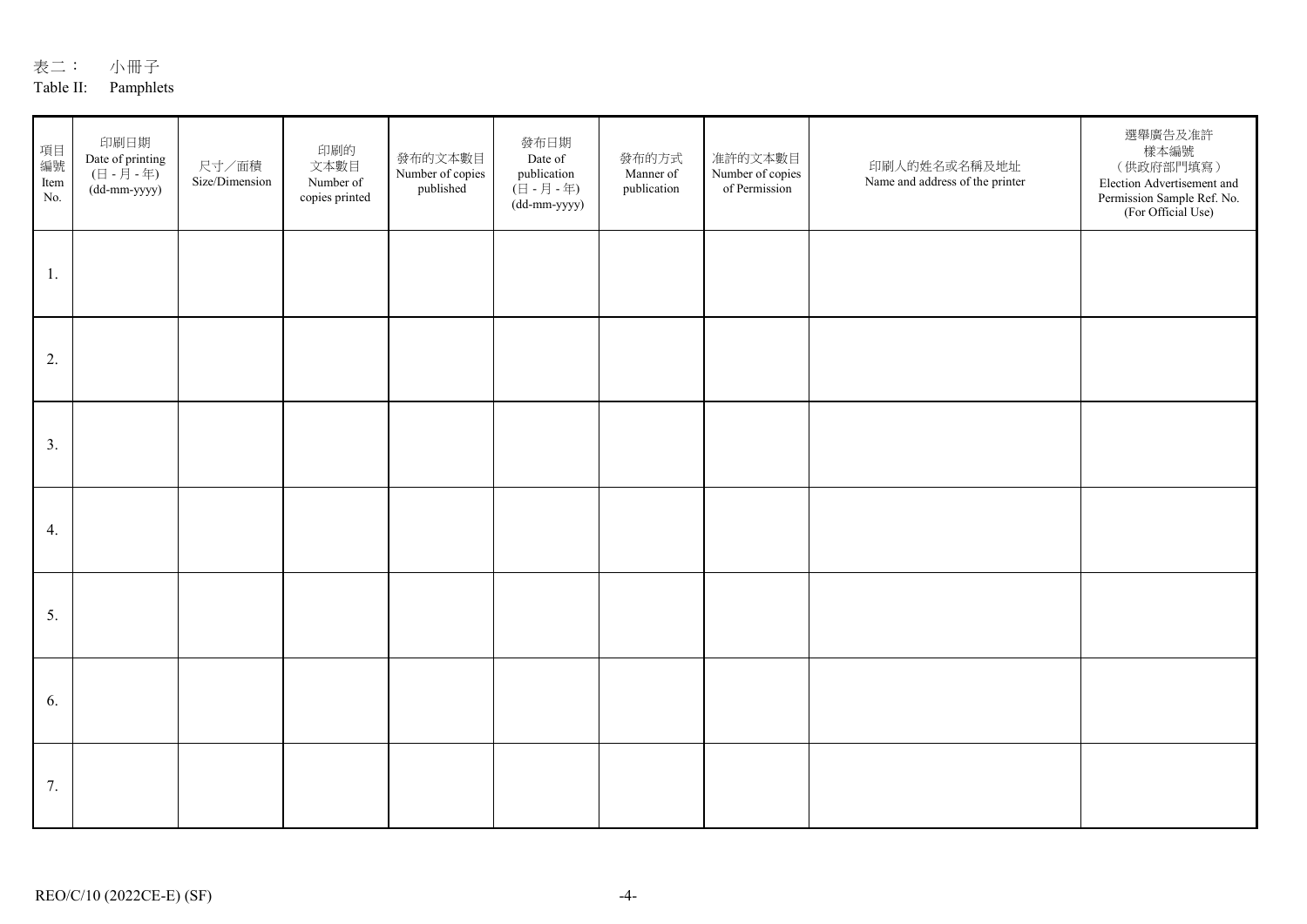# 表三: 傳單(A3、A4 或 A5 尺寸的紙張亦應算作傳單。)

Table III: Handbills (Paper with the size of A3, A4 or A5 should also be regarded as handbills.)

| 項目<br>編號<br>Item<br>No. | 印刷日期<br>Date of printing<br>$(\exists -\overline{A} - \overline{A})$<br>(dd-mm-yyyy) | 尺寸/面積<br>Size/Dimension | 印刷的<br>文本數目<br>Number of<br>copies printed | 發布的文本數目<br>Number of copies<br>published | 發布日期<br>Date of<br>publication<br>$(\exists - \exists - \pm)$<br>(dd-mm-yyyy) | 發布的方式<br>Manner of<br>publication | 准許的文本數目<br>Number of copies<br>of Permission | 印刷人的姓名或名稱及地址<br>Name and address of the printer | 選舉廣告及准許<br>樣本編號<br>(供政府部門填寫)<br>Election Advertisement and<br>Permission Sample Ref. No.<br>(For Official Use) |
|-------------------------|--------------------------------------------------------------------------------------|-------------------------|--------------------------------------------|------------------------------------------|-------------------------------------------------------------------------------|-----------------------------------|----------------------------------------------|-------------------------------------------------|----------------------------------------------------------------------------------------------------------------|
| 1.                      |                                                                                      |                         |                                            |                                          |                                                                               |                                   |                                              |                                                 |                                                                                                                |
| 2.                      |                                                                                      |                         |                                            |                                          |                                                                               |                                   |                                              |                                                 |                                                                                                                |
| 3.                      |                                                                                      |                         |                                            |                                          |                                                                               |                                   |                                              |                                                 |                                                                                                                |
| 4.                      |                                                                                      |                         |                                            |                                          |                                                                               |                                   |                                              |                                                 |                                                                                                                |
| 5.                      |                                                                                      |                         |                                            |                                          |                                                                               |                                   |                                              |                                                 |                                                                                                                |
| 6.                      |                                                                                      |                         |                                            |                                          |                                                                               |                                   |                                              |                                                 |                                                                                                                |
| 7.                      |                                                                                      |                         |                                            |                                          |                                                                               |                                   |                                              |                                                 |                                                                                                                |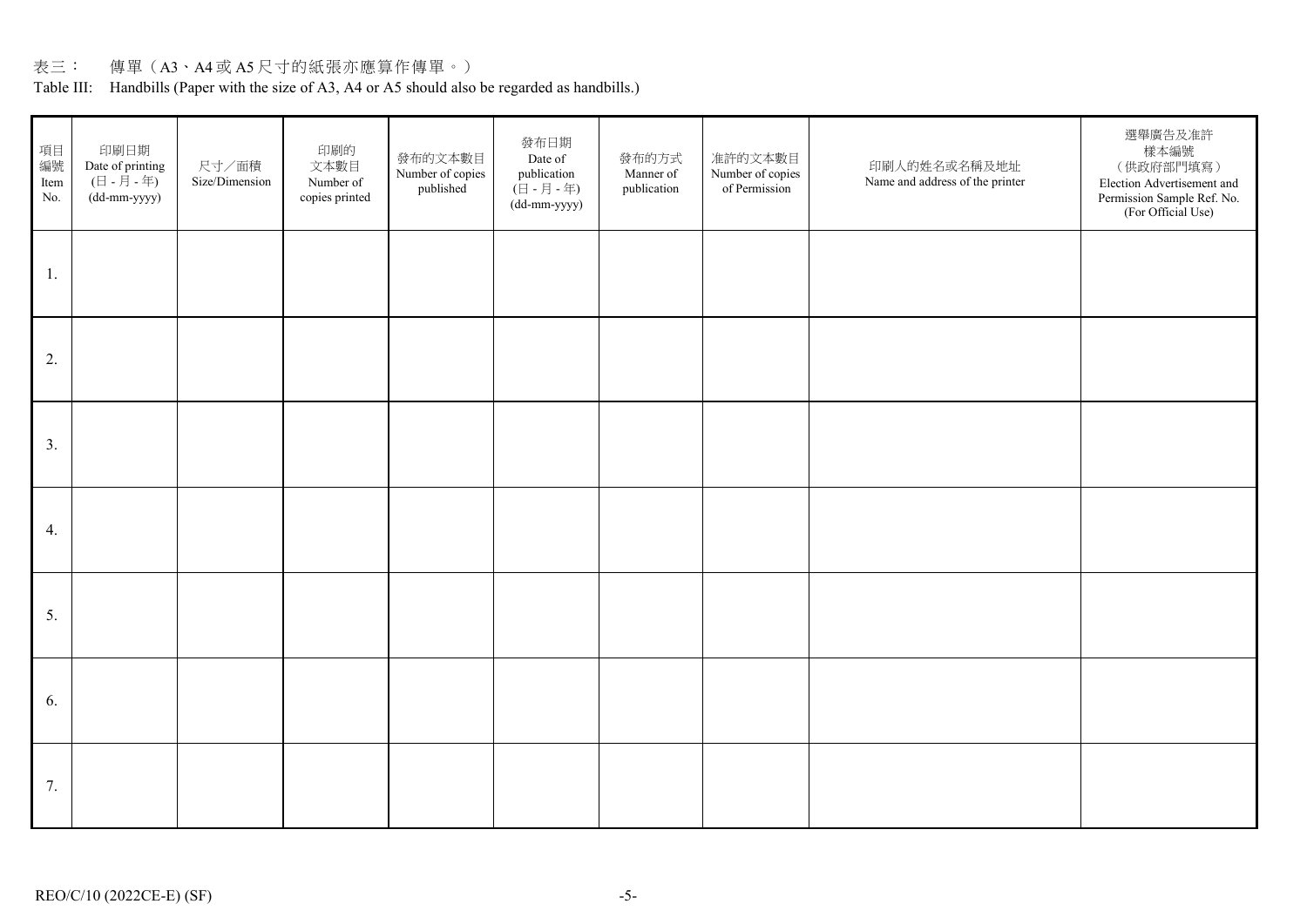## 表四: 其他印刷物品(請註明有關選舉廣告的類別,例如報紙廣告、圖文傳真、名片、信封、明信片等。)

Table IV: Other Printed Items (Please specify the types of the election advertisements concerned, e.g. newspaper advertisements, facsimile transmission, name cards, envelopes, postcards, etc.)

| 項目<br>編號<br>Item<br>No. | 類別<br>Type | 印刷日期<br>Date of printing<br>$(\boxminus$ - $\boxminus$ - $\oplus$<br>(dd-mm-yyyy) | 尺寸/面積<br>Size/Dimension | 印刷的<br>文本數目<br>Number of<br>copies printed | 發布的文本數<br>目<br>Number of copies<br>published | 發布日期<br>Date of<br>publication<br>( $\boxplus$ - $\boxplus$ - $\oplus$ )<br>(dd-mm-yyyy) | 發布的方式<br>Manner of<br>publication | 准許的文本數目<br>Number of copies<br>of Permission | 印刷人的姓名或名稱及地址<br>Name and address of the printer | 選舉廣告及准許<br>樣本編號<br>(供政府部門填寫)<br>Election Advertisement and<br>Permission Sample Ref. No.<br>(For Official Use) |
|-------------------------|------------|-----------------------------------------------------------------------------------|-------------------------|--------------------------------------------|----------------------------------------------|------------------------------------------------------------------------------------------|-----------------------------------|----------------------------------------------|-------------------------------------------------|----------------------------------------------------------------------------------------------------------------|
| 1.                      |            |                                                                                   |                         |                                            |                                              |                                                                                          |                                   |                                              |                                                 |                                                                                                                |
| 2.                      |            |                                                                                   |                         |                                            |                                              |                                                                                          |                                   |                                              |                                                 |                                                                                                                |
| 3.                      |            |                                                                                   |                         |                                            |                                              |                                                                                          |                                   |                                              |                                                 |                                                                                                                |
| 4.                      |            |                                                                                   |                         |                                            |                                              |                                                                                          |                                   |                                              |                                                 |                                                                                                                |
| 5.                      |            |                                                                                   |                         |                                            |                                              |                                                                                          |                                   |                                              |                                                 |                                                                                                                |
| 6.                      |            |                                                                                   |                         |                                            |                                              |                                                                                          |                                   |                                              |                                                 |                                                                                                                |
| 7.                      |            |                                                                                   |                         |                                            |                                              |                                                                                          |                                   |                                              |                                                 |                                                                                                                |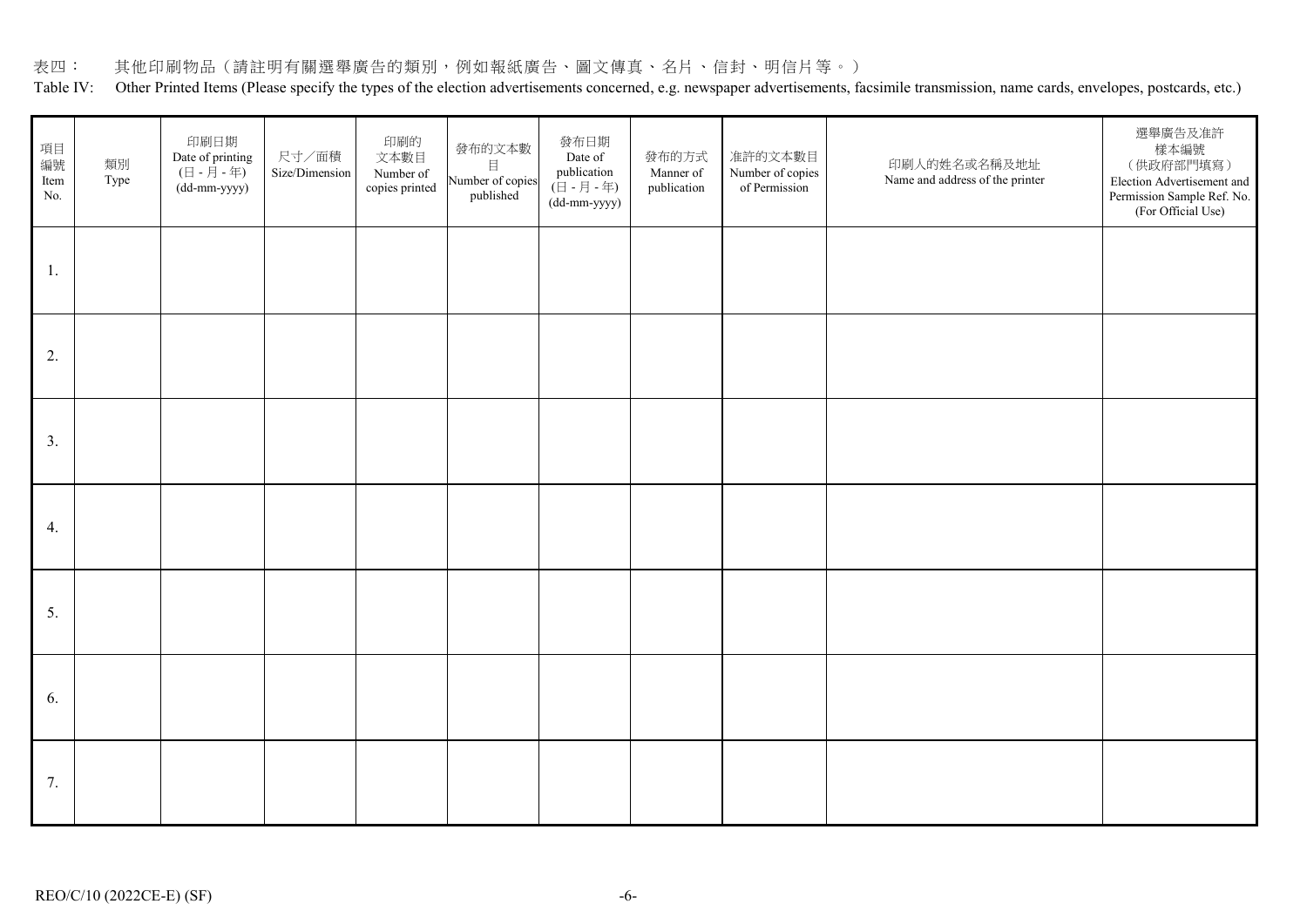# 表五: 橫額

## Table V: Banners

| 項目<br>編號<br>Item<br>No. | 製作日期<br>Date of<br>production<br>(日 - 月 - 年)<br>(dd-mm-yyyy) | 尺寸/面積<br>Size/Dimension | 製作數量<br>Quantity<br>produced | 發布數量<br>Quantity<br>published | 發布日期<br>Date of<br>publication<br>$(\overline{\Box} - \overline{\Box} - \overline{\Diamond})$<br>(dd-mm-yyyy) | 發布的方式<br>Manner of<br>publication | 准許的文本數目<br>Number of copies<br>of Permission | 製作人的姓名或名稱及地址<br>Name and address of the producer | 選舉廣告及准許<br>樣本編號<br>(供政府部門填寫)<br>Election Advertisement and<br>Permission Sample Ref. No.<br>(For Official Use) |
|-------------------------|--------------------------------------------------------------|-------------------------|------------------------------|-------------------------------|---------------------------------------------------------------------------------------------------------------|-----------------------------------|----------------------------------------------|--------------------------------------------------|----------------------------------------------------------------------------------------------------------------|
| 1.                      |                                                              |                         |                              |                               |                                                                                                               |                                   |                                              |                                                  |                                                                                                                |
| 2.                      |                                                              |                         |                              |                               |                                                                                                               |                                   |                                              |                                                  |                                                                                                                |
| 3.                      |                                                              |                         |                              |                               |                                                                                                               |                                   |                                              |                                                  |                                                                                                                |
| 4.                      |                                                              |                         |                              |                               |                                                                                                               |                                   |                                              |                                                  |                                                                                                                |
| 5.                      |                                                              |                         |                              |                               |                                                                                                               |                                   |                                              |                                                  |                                                                                                                |
| 6.                      |                                                              |                         |                              |                               |                                                                                                               |                                   |                                              |                                                  |                                                                                                                |
| 7.                      |                                                              |                         |                              |                               |                                                                                                               |                                   |                                              |                                                  |                                                                                                                |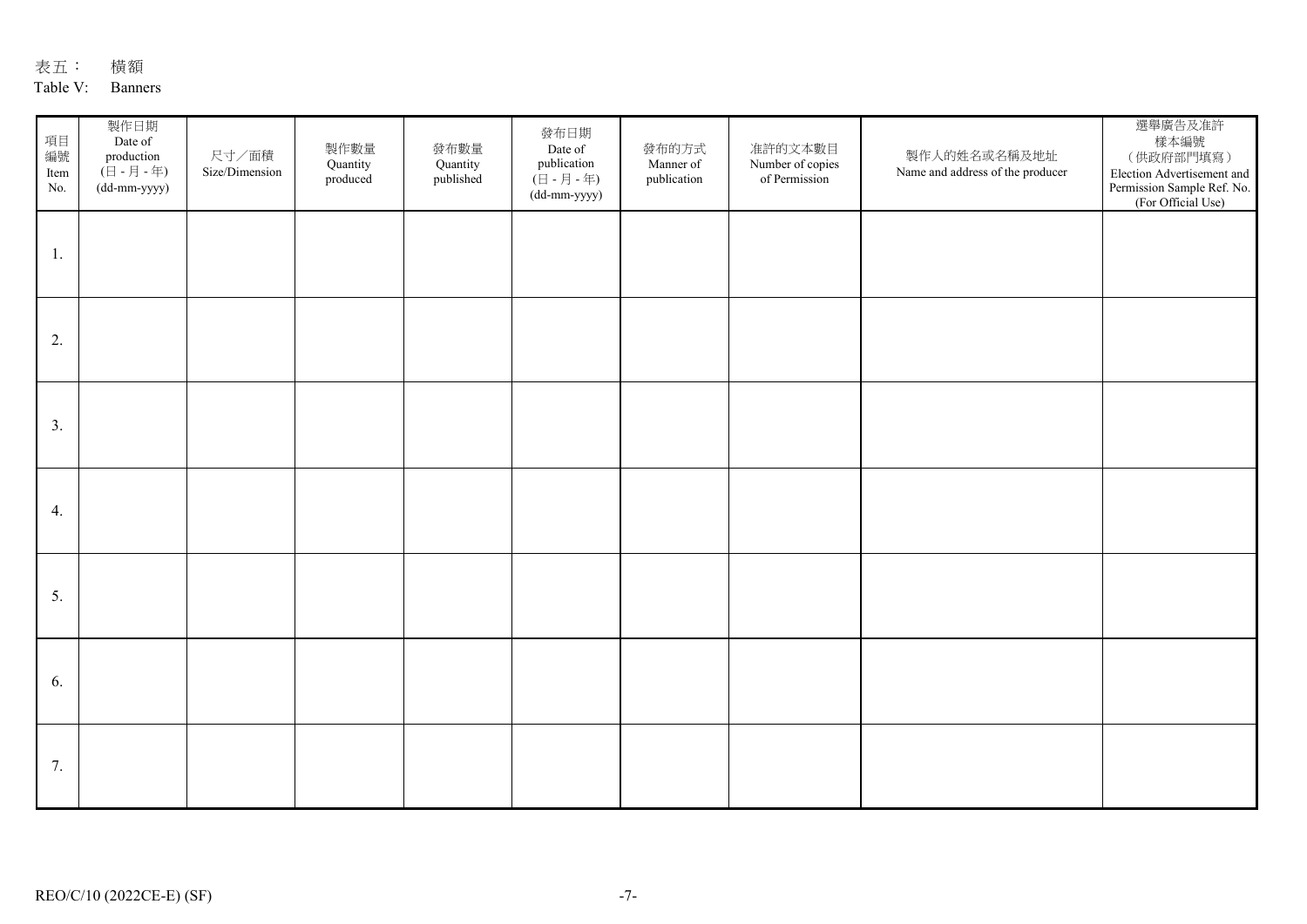| 表六:<br>小旗 |  |
|-----------|--|
|-----------|--|

### Table VI: Pennants

| 項目<br>編號<br>Item<br>No. | 製作日期<br>Date of<br>production<br>(日 - 月 - 年)<br>(dd-mm-yyyy) | 尺寸/面積<br>Size/Dimension | 製作數量<br>Quantity<br>produced | 發布數量<br>Quantity<br>published | 發布日期<br>Date of<br>publication<br>(日 - 月 - 年)<br>(dd-mm-yyyy) | 發布的方式<br>Manner of<br>publication | 准許的文本數目<br>Number of copies<br>of Permission | 製作人的姓名或名稱及地址<br>Name and address of the producer | 選舉廣告及准許<br>樣本編號<br>(供政府部門填寫)<br>Election Advertisement and<br>Permission Sample Ref. No.<br>(For Official Use) |
|-------------------------|--------------------------------------------------------------|-------------------------|------------------------------|-------------------------------|---------------------------------------------------------------|-----------------------------------|----------------------------------------------|--------------------------------------------------|----------------------------------------------------------------------------------------------------------------|
| 1.                      |                                                              |                         |                              |                               |                                                               |                                   |                                              |                                                  |                                                                                                                |
| 2.                      |                                                              |                         |                              |                               |                                                               |                                   |                                              |                                                  |                                                                                                                |
| 3.                      |                                                              |                         |                              |                               |                                                               |                                   |                                              |                                                  |                                                                                                                |
| 4.                      |                                                              |                         |                              |                               |                                                               |                                   |                                              |                                                  |                                                                                                                |
| 5.                      |                                                              |                         |                              |                               |                                                               |                                   |                                              |                                                  |                                                                                                                |
| 6.                      |                                                              |                         |                              |                               |                                                               |                                   |                                              |                                                  |                                                                                                                |
| 7.                      |                                                              |                         |                              |                               |                                                               |                                   |                                              |                                                  |                                                                                                                |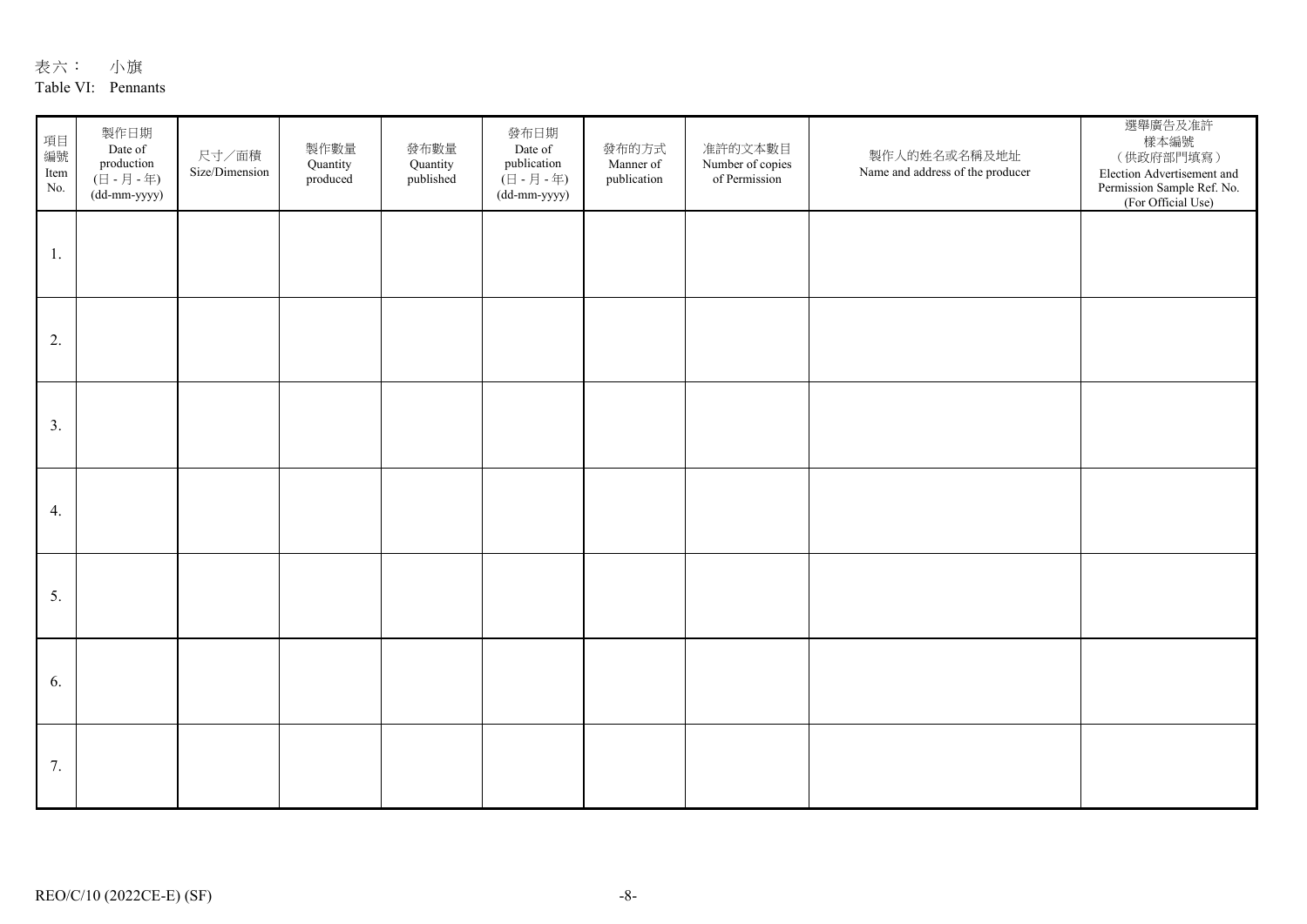# 表七: 標語牌

## Table VII: Placards

| 項目<br>編號<br>Item<br>No. | 製作日期<br>Date of<br>production<br>$(\boxminus$ - $\not \exists$ - $\oplus$ )<br>(dd-mm-yyyy) | 尺寸/面積<br>Size/Dimension | 製作數量<br>Quantity<br>produced | 發布數量<br>Quantity<br>published | 發布日期<br>Date of<br>publication<br>( $\boxplus$ - $\boxplus$ - $\boxplus$ )<br>(dd-mm-yyyy) | 發布的方式<br>Manner of<br>publication | 准許的文本數目<br>Number of copies<br>of Permission | 製作人的姓名或名稱及地址<br>Name and address of the producer | 選舉廣告及准許<br>樣本編號<br>(供政府部門填寫)<br>Election Advertisement<br>and Permission<br>Sample Ref. No.<br>(For Official Use) |
|-------------------------|---------------------------------------------------------------------------------------------|-------------------------|------------------------------|-------------------------------|--------------------------------------------------------------------------------------------|-----------------------------------|----------------------------------------------|--------------------------------------------------|-------------------------------------------------------------------------------------------------------------------|
| 1.                      |                                                                                             |                         |                              |                               |                                                                                            |                                   |                                              |                                                  |                                                                                                                   |
| 2.                      |                                                                                             |                         |                              |                               |                                                                                            |                                   |                                              |                                                  |                                                                                                                   |
| 3.                      |                                                                                             |                         |                              |                               |                                                                                            |                                   |                                              |                                                  |                                                                                                                   |
| 4.                      |                                                                                             |                         |                              |                               |                                                                                            |                                   |                                              |                                                  |                                                                                                                   |
| 5.                      |                                                                                             |                         |                              |                               |                                                                                            |                                   |                                              |                                                  |                                                                                                                   |
| 6.                      |                                                                                             |                         |                              |                               |                                                                                            |                                   |                                              |                                                  |                                                                                                                   |
| 7.                      |                                                                                             |                         |                              |                               |                                                                                            |                                   |                                              |                                                  |                                                                                                                   |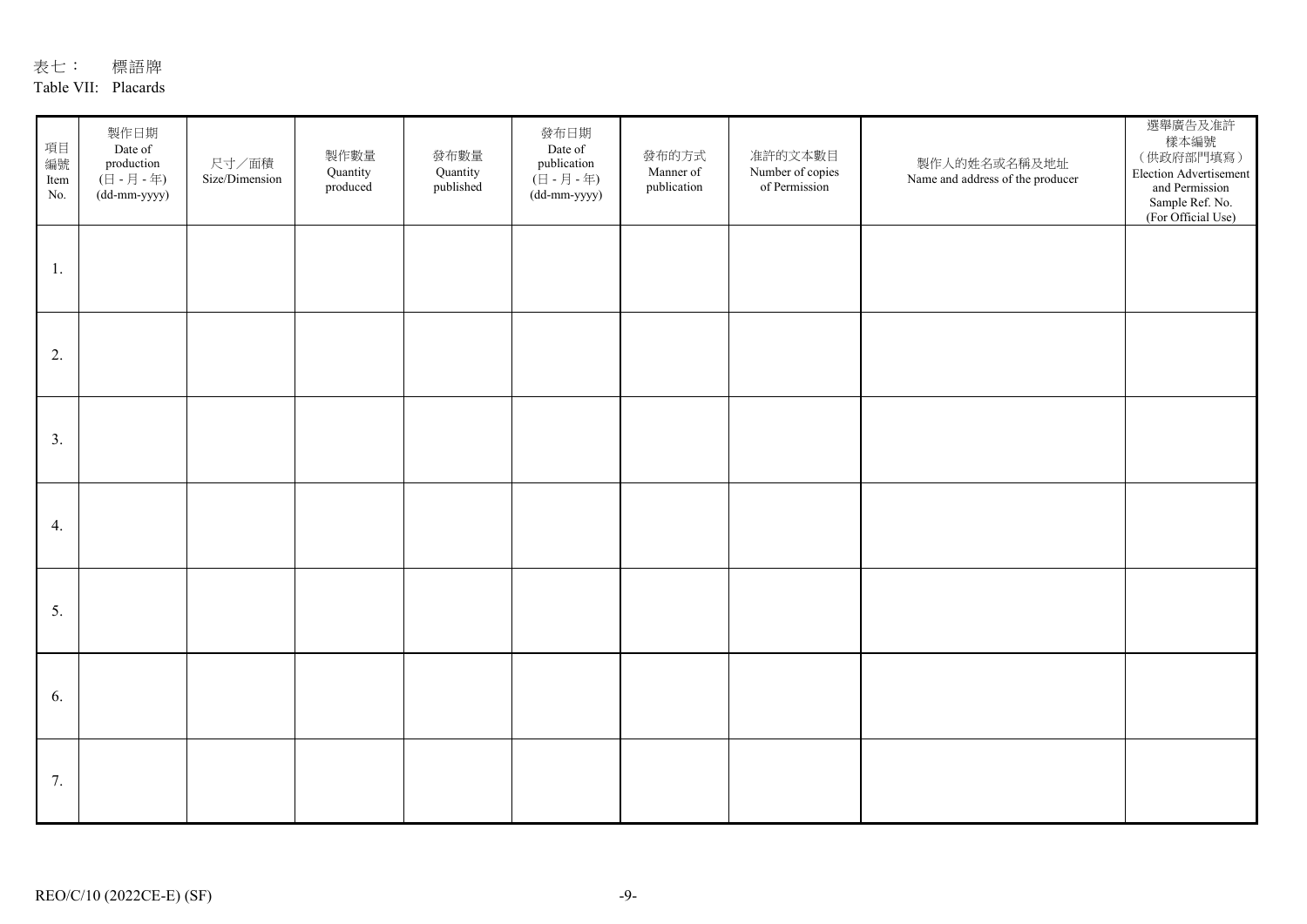- 表八: 其他(未能分類為以上任何一項的選舉廣告應在此欄中填寫,例如光碟、影片/視頻、電子訊息(包括電子郵件)、資訊系統網絡、電子展示版、電腦 網頁、互聯網廣告等。)
- Table VIII: Others (The election advertisements which cannot be classified into any one of the above items should be stated in this part. Examples are compact discs, films/videos, electronic messages (including electronic mail), information system network, electronic display boards, webpage, internet advertisements, etc.)

| 項目<br>編號<br>Item<br>No. | 類別<br>Type | 製作日期<br>Date of<br>production<br>$(\overline{\Box} - \overline{\Box} - \overline{\Diamond})$<br>(dd-mm-yyyy) | 尺寸/面積<br>Size/Dimension | 製作數量<br>Quantity<br>produced | 發布數量<br>Quantity<br>published | 發布日期<br>Date of<br>publication<br>$(\exists - \exists - \exists \exists - \exists \exists)$<br>(dd-mm-yyyy) | 發布的方式<br>Manner of<br>publication | 准許的文本數目<br>Number of copies<br>of Permission | 製作人的姓名或名稱及地址<br>Name and address of the producer | 選舉廣告及准許<br>樣本編號<br>(供政府部門填寫)<br>Election Advertisement<br>and Permission<br>Sample Ref. No.<br>(For Official Use) |
|-------------------------|------------|--------------------------------------------------------------------------------------------------------------|-------------------------|------------------------------|-------------------------------|-------------------------------------------------------------------------------------------------------------|-----------------------------------|----------------------------------------------|--------------------------------------------------|-------------------------------------------------------------------------------------------------------------------|
| 1.                      |            |                                                                                                              |                         |                              |                               |                                                                                                             |                                   |                                              |                                                  |                                                                                                                   |
| 2.                      |            |                                                                                                              |                         |                              |                               |                                                                                                             |                                   |                                              |                                                  |                                                                                                                   |
| 3.                      |            |                                                                                                              |                         |                              |                               |                                                                                                             |                                   |                                              |                                                  |                                                                                                                   |
| 4.                      |            |                                                                                                              |                         |                              |                               |                                                                                                             |                                   |                                              |                                                  |                                                                                                                   |
| 5.                      |            |                                                                                                              |                         |                              |                               |                                                                                                             |                                   |                                              |                                                  |                                                                                                                   |
| 6.                      |            |                                                                                                              |                         |                              |                               |                                                                                                             |                                   |                                              |                                                  |                                                                                                                   |
| 7.                      |            |                                                                                                              |                         |                              |                               |                                                                                                             |                                   |                                              |                                                  |                                                                                                                   |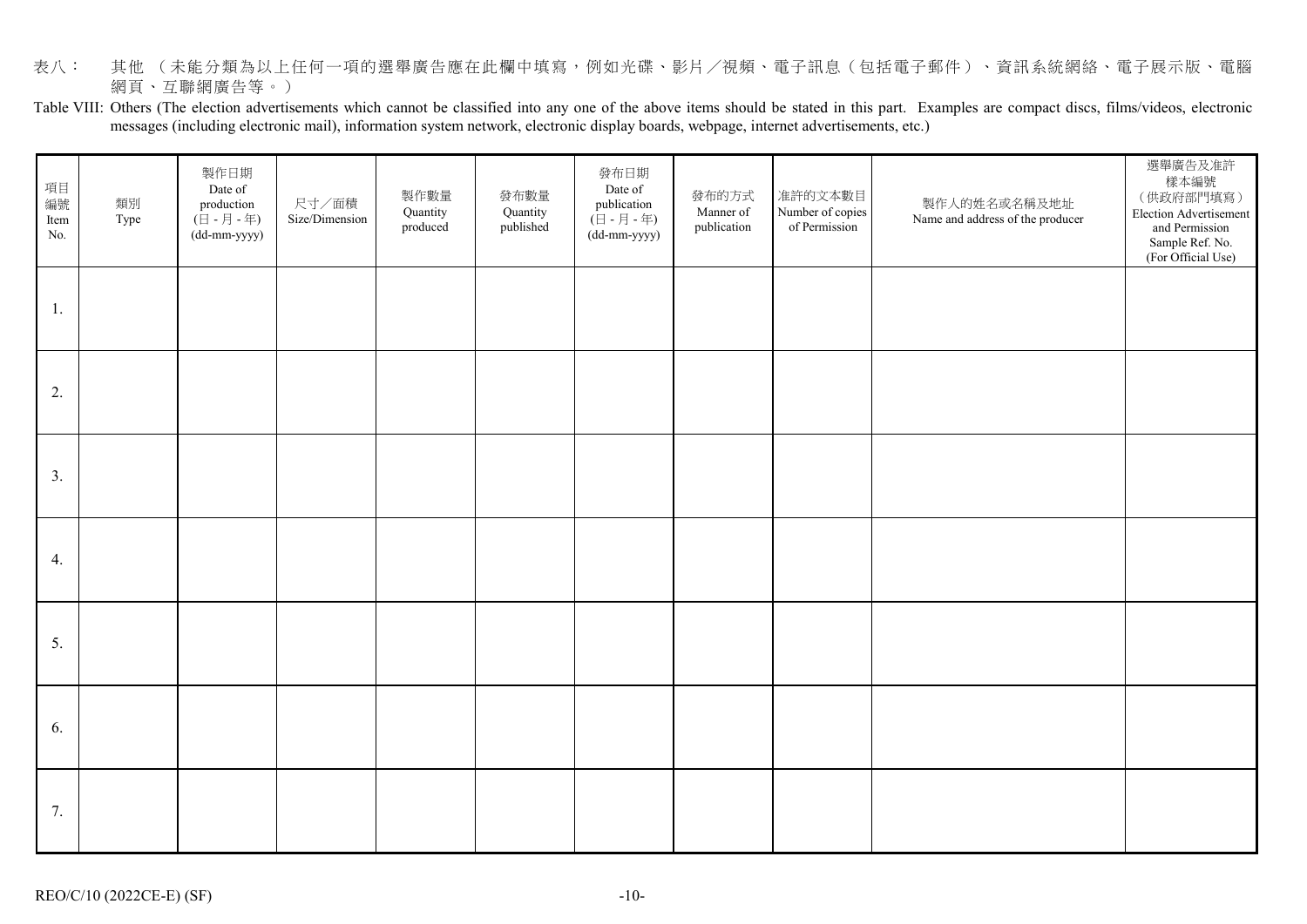# 填寫選舉廣告資料摘要說明

## **Notes on Completion of Information Sheet in relation to Election Advertisements**

- 1. 根據[《選舉程序\(行政長官選舉\)規例》](http://www.legislation.gov.hk/blis_ind.nsf/WebView?OpenAgent&vwpg=CurAllChinDoc*538*100*538.5#538.5)(第 541J章)第 86(1)條, "發布"是指印刷、展示、展覽、 分發、張貼、公布或以任何其他方式使公眾獲知,並包括繼續發布。 According to section 86(1) of the Electoral Procedure (Chief Executive Election) Regulation (Cap. 541J), "publish" means print, display, exhibit, distribute, post up, publicly announce or make publicly known by any other means, and includes continue to publish.
- 2. "准許"是指私人土地的擁有人或佔用人或政府土地的主管當局根據《公眾衞生及市政條例》(第 132 章)第 104A(1)條,就候選人在該土地展示或張貼招貼或海報而給予的書面准許。 "Permission" means the written permission of the owner or the occupier of any private land or the authority of any government land given pursuant to section 104A(1) of the Public Health and Municipal Services Ordinance (Cap. 132) for a candidate to display or affix a bill or poster on such land.
- 3. "同意書"是指任何人或組織根據[《選舉\(舞弊及非法行為\)條例》](http://www.legislation.gov.hk/blis_ind.nsf/WebView?OpenAgent&vwpg=CurAllChinDoc*551*100*551.1#551.1)(第 554章)第 27條,就候選人 發布或授權發布收納了該人或組織的姓名、名稱或標識或跟該人或組織有關聯的姓名、名稱或標識; 或與該人或組織的姓名、名稱或標識或與跟該人或組織有關聯的姓名、名稱或標識甚為相似的姓名、 名稱或標識;或該人的圖像的選舉廣告,而給予的書面同意。 "Consent" means the consent in writing given by any person or organization pursuant to section 27 of the Elections

(Corrupt and Illegal Conduct) Ordinance (Cap. 554) for a candidate to publish or authorize the publication of an election advertisement that includes the name or logo of or associated with the person or organization; or a name or logo that is substantially similar to the name or logo of or associated with the person or organization; or a pictorial representation of the person.

4. 在發布任何選舉廣告後的 1 個工作天(即公眾假期及星期六以外的任何 1 天)內,如候選人打算以印 本形式呈交其任何選舉廣告作公眾查閱,他/她必須向選舉主任提供每個有關選舉廣告的文本 2 份及相 關的資料摘要 1 份。至於實際上不能或不便以同樣方式出示的選舉廣告,候選人則須提供一式 2 份有關 每個選舉廣告的全彩色相片/打印本/影印本及相關的資料摘要 1 份。候選人必須確保提供的選舉廣告 詳情符合《選舉程序(行政長官選舉)規例》(第 541J 章)第 87 條及《行政長官選舉活動指引》第八章 的規定及要求。候選人必須藉專人送遞或郵遞向選舉主任交付此資料摘要。 If a candidate wishes to submit election advertisements in a hard copy format for public inspection, he/she must provide the

Returning Officer with 2 copies of each election advertisement concerned together with a copy of the relevant Information Sheet **within 1 working day (i.e. any day other than a general holiday and Saturday) after publication** of any election advertisements. In respect of the election advertisements which cannot be practically or conveniently produced in specie, 2 identical full colour photographs/printouts/photocopies of each election advertisement together with a copy of the relevant Information Sheet must be provided. The candidate must ensure that the election advertisement particulars provided comply with the rules and requirements as set out in section 87 of the Electoral Procedure (Chief Executive Election) Regulation (Cap. 541J), and Chapter 8 of the "Guidelines on Election-related Activities in respect of the Chief Executive Election". The candidate must deliver this Information Sheet to the Returning Officer by hand or by post.

5. 如已向選舉主任繳存的資料摘要需要作出修正,候選人必須向選舉主任繳存「修正選舉廣告資料摘要 通知書」(表格編號: REO/C/11 (2022CE-E) (SF)) ("修正通知書"),任何修正的資料須在不遲於選舉 日後 **3** 個工作天內或在押後的選舉日之後的 **3** 個工作天內(如適用)向選舉主任繳存。如候選人沒有 繳存任何修正通知書,則此資料摘要將被視為其中一個依據,用以審查和核對候選人的「選舉開支及接 受選舉捐贈之申報書及聲明書」。

If subsequent correction to the Information Sheet deposited with the Returning Officer is required, the candidate must deposit with the Returning Officer a **"Notification of Corrected Information in relation to Election Advertisements"** (Form No.: REO/C/11 (2022CE-E) (SF)) ("Notification of Correction"). Any such corrective information must be deposited with the Returning Officer **not later than 3 working days after the polling day or not later than 3 working days after the postponed or adjourned polling day (where applicable)**. If no Notification of Correction has been so deposited, this Information Sheet will be used as one of the bases for examining and checking the candidate's "Return and Declaration of Election Expenses and Election Donations".

6. 如尚未委任選舉主任,在此資料摘要中所提述選舉主任之處,均須解釋為提述總選舉事務主任。 If the Returning Officer has not yet been appointed, the references in this Information Sheet to a Returning Officer are to be construed as references to the Chief Electoral Officer.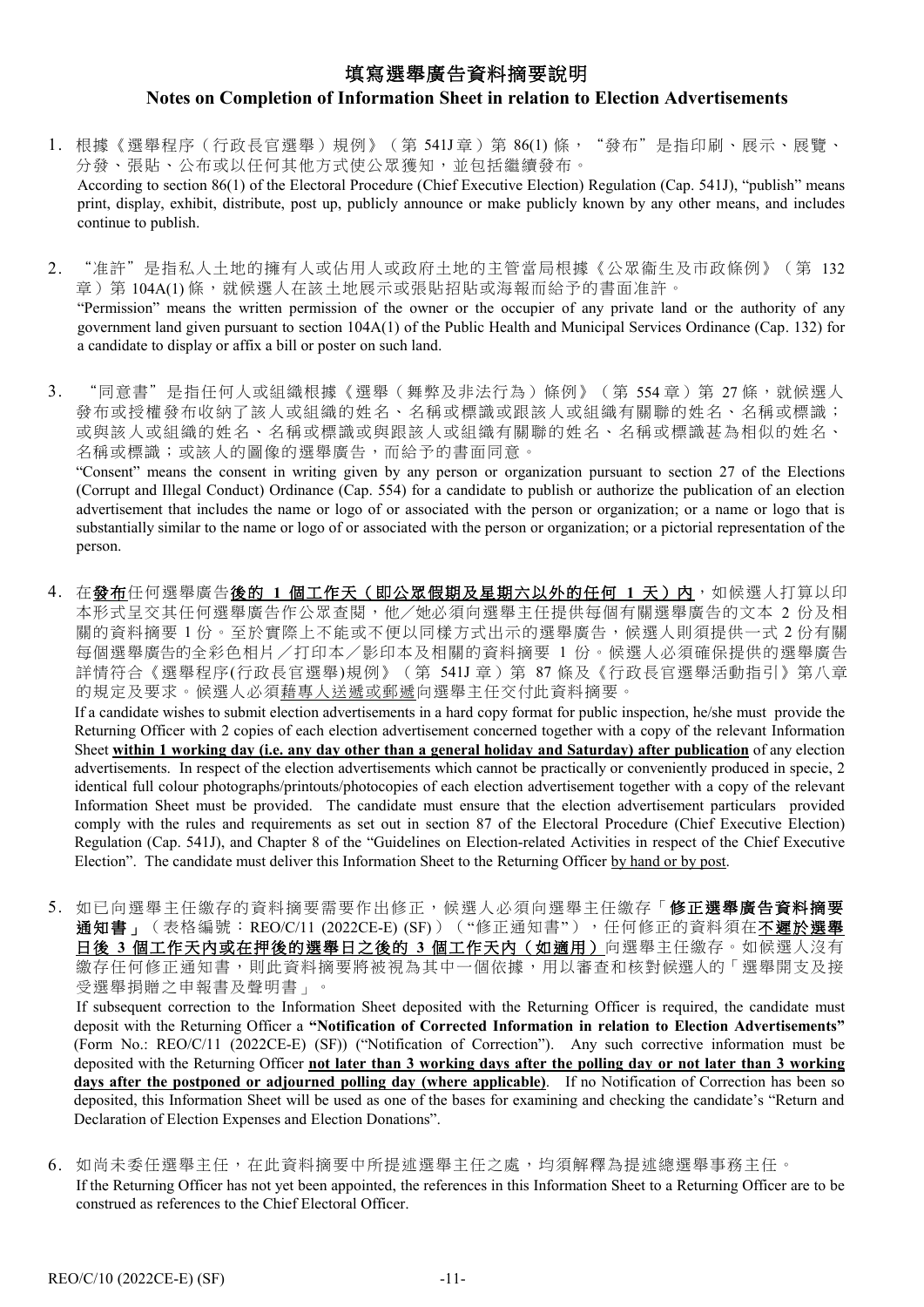7. 此資料摘要內提及的選舉是指根據《行政長官選舉條例》(第 569 章)第 23 或 24 條進行的投票。就有 競逐的選舉而言,選舉日期是指首三輪投票的日期。根據《選舉程序(行政長官選舉)規例》(第 541J 章)第 17(3)條,在有競逐的選舉中,如須進行第四輪或其後任何一輪投票,便會於翌日進行,如有需 要,則須日復一日地進行,直至有候選人當選為止。此資料摘要適用於任何一輪投票。 The election referred to in this Information Sheet is for a poll conducted under section 23 or 24 of the Chief Executive

Election Ordinance (Cap. 569). For a contested election, the date of election is for the first three rounds of voting. In accordance with section 17(3) of the Electoral Procedure (Chief Executive Election) Regulation (Cap. 541J), if in a contested election the voting has to proceed to the fourth or any subsequent round, it will be held on the following day and, if necessary, day after day thereafter until a candidate is returned. This Information Sheet is applicable to any round of voting.

8. 候選人在填寫此資料摘要時如有任何問題,請在辦公時間內致電選舉事務處的查詢熱線 2891 1001。 If the candidate has any questions in completing this Information Sheet, please call the Enquiry Hotline of the Registration and Electoral Office at 2891 1001 during office hours.

#### 9. 請注意下列有關在此資料摘要提供個人資料的說明-

Please note the following with regard to the personal data supplied in connection with this Information Sheet -

#### (a) 資料用途

就此資料摘要提供的個人及其他有關的資料,會供選舉管理委員會、選舉事務處、選舉主任及其他 有關的政府部門用於與選舉有關的用途。

### **Purpose of Collection**

The personal data and other related information supplied in connection with this Information Sheet will be used by the Electoral Affairs Commission, the Registration and Electoral Office, the Returning Officer and other related government departments for election-related purposes.

#### (b) 資料轉介

選舉主任收到資料摘要、准許或授權書、同意書或選舉廣告樣本後,會將副本供公眾查閱直至選舉 申報書的文本根據[《選舉\(舞弊及非法行為\)條例》](http://www.legislation.gov.hk/blis_ind.nsf/WebView?OpenAgent&vwpg=CurAllChinDoc*551*100*551.1#551.1)(第 554 章)第 41 條可供查閱的期間結束為止。在展 示前,文件內所有身分證明文件號碼會被遮蓋。就此資料摘要提供的個人及其他有關的資料亦可能 會提供予其他獲授權的部門或人士,包括但不限於法院,用於與選舉有關的用途。

### **Transfer of Information**

A copy of the Information Sheet, permission or authorization, consent or election advertisement samples will be made available by the Returning Officer who has received them for public inspection until the end of the period for which copies of election returns are available for inspection pursuant to section 41 of the Elections (Corrupt and Illegal Conduct) Ordinance (Cap. 554). All identity document numbers in the documents will be covered before display. The personal data and other related information supplied in connection with this Information Sheet may also be provided to other authorized departments or persons, including but not limited to the law courts for election-related purposes.

#### (c) 索閱個人資料

任何人有權根據《個人資料(私隱)條例》(第 486 章)的條文要求索閱及改正他/她在此資料摘 要所提供的個人資料。

#### **Access to Personal Data**

Any person has the right to request access to and correction of the personal data he/she supplied in this Information Sheet in accordance with the provisions of the Personal Data (Privacy) Ordinance (Cap. 486).

#### (d) 個人資料保障原則

候選人及代理人應留意,在收集第三者的個人資料以填寫此資料摘要時,須遵守《個人資料(私 隱)條例》(第 486 章)附表 1 的保障資料原則,特別是第 4 原則,即採取所有切實可行的步驟, 以確保個人資料受到保障而不受未獲准許的或意外的查閱、處理、刪除、喪失或使用。

### **Personal Data Protection Principles**

Candidates and agents are reminded to observe the Data Protection Principles in Schedule 1 to the Personal Data (Privacy) Ordinance (Cap. 486) in collecting personal data of a third person in completing this Information Sheet, in particular Principle 4 concerning the requirement to take all practicable steps to ensure that personal data are protected against unauthorized or accidental access, processing, erasure, loss or use.